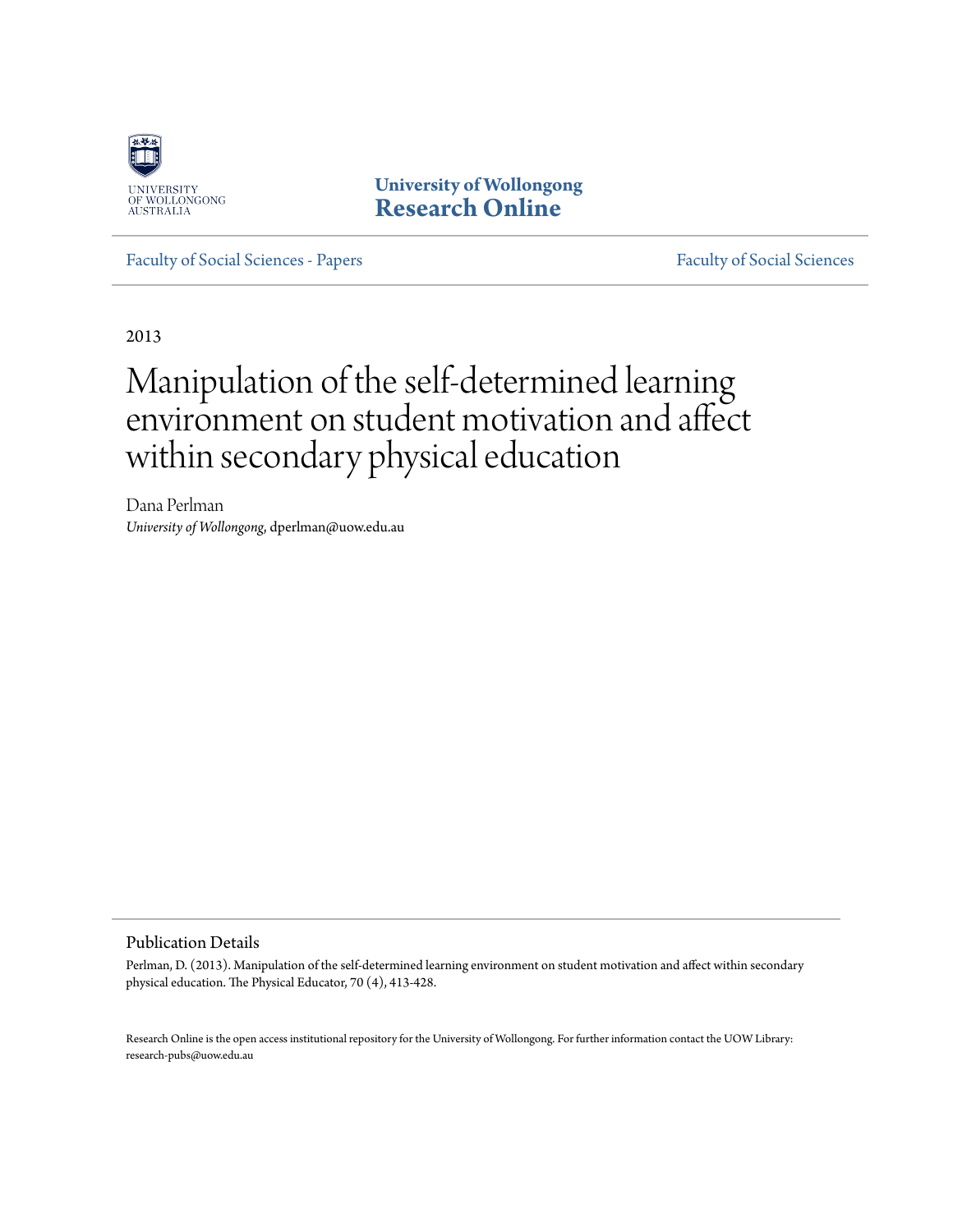# Manipulation of the self-determined learning environment on student motivation and affect within secondary physical education

#### **Abstract**

Secondary physical education (PE) has become a popular area of inquiry because students are not meeting overarching goals of PE programs, are less motivated, and demonstrate negative affect while in class. As such, teachers and researchers are starting to examine pedagogical approaches that support student motivation as a means to alleviate some of the aforementioned issues. The purpose of this study was to examine the influence of two different learning contexts based within self-determination theory on the motivation and affect of secondary PE students. Seventy-nine secondary PE students were randomly assigned to a unit of basketball taught in either a highly autonomy-supportive or highly controlling learning environment. Data were collected using a pre-post test design measuring psychosocial needs, motivation, and enjoyment. Analysis of data used repeated measures ANOVAs on all dependent variables with follow-up pairwise comparisons on all significant ANOVAs. Analysis of data indicated that engagement in a highly autonomy-supportive learning context significantly changes secondary PE students overall motivation, need for competence, and enjoyment.

#### **Keywords**

self, determined, learning, environment, manipulation, education, student, physical, secondary, within, affect, motivation

#### **Disciplines**

Education | Social and Behavioral Sciences

#### **Publication Details**

Perlman, D. (2013). Manipulation of the self-determined learning environment on student motivation and affect within secondary physical education. The Physical Educator, 70 (4), 413-428.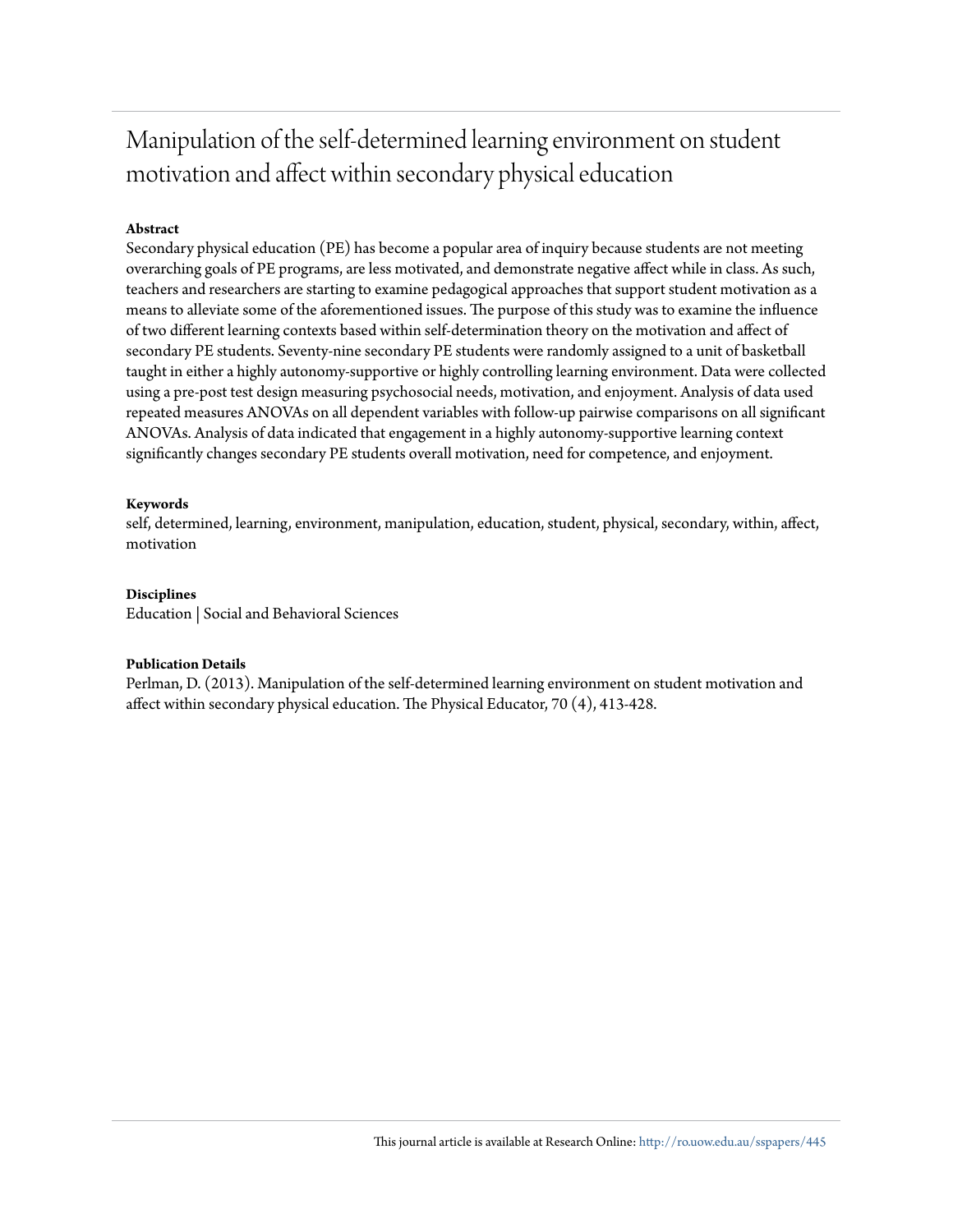# **METHODOLOGY**

# **Manipulation of the Self-Determined Learning Environment on Student Motivation and Affect Within Secondary Physical Education**

*Dana Perlman* 

## **Abstract**

*Secondary physical education (PE) has become a popular area of inquiry because students are not meeting overarching goals of PE programs, are less motivated, and demonstrate negative affect while in class. As such, teachers and researchers are starting to examine pedagogical approaches that support student motivation as a means to alleviate some of the aforementioned issues. The purpose of this study was to examine the influence of two different learning contexts based within self-determination theory on the motivation and affect of secondary PE students. Seventy-nine secondary PE students were randomly assigned to a unit of basketball taught in either a highly autonomy-supportive or highly controlling learning environment. Data were collected using a pre–post test design measuring psychosocial needs, motivation, and enjoyment. Analysis of data used repeated measures ANOVAs on all dependent variables with follow-up pairwise comparisons on all significant ANOVAs. Analysis of data indicated that engagement in a highly autonomysupportive learning context significantly changes secondary PE students overall motivation, need for competence, and enjoyment.* 

Dana Perlman is a senior lecturer, Faculty of Education, University of Wollongong. Please send author correspondence to dperlman@uow.edu.au.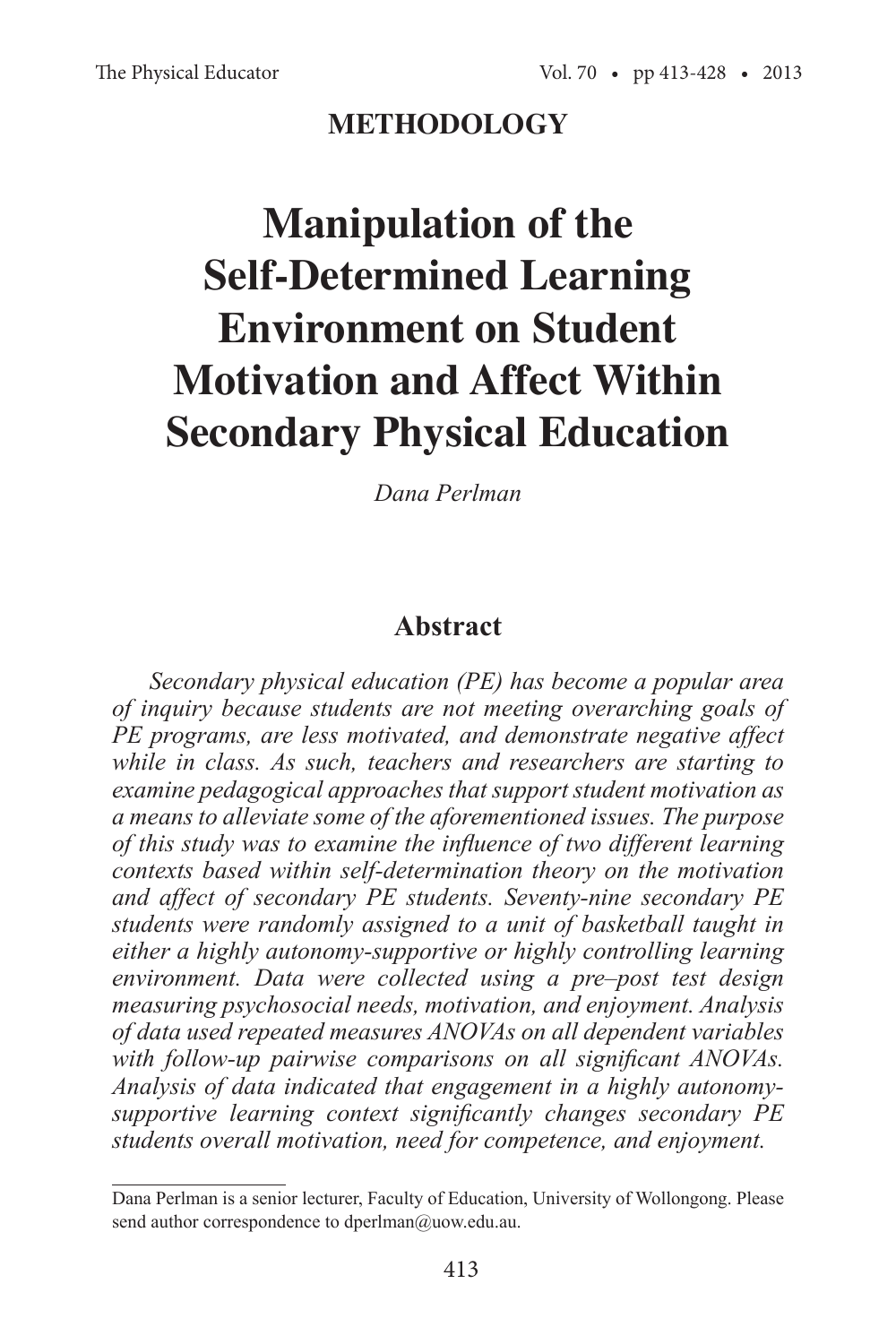Secondary school physical education (PE) has become a commonly identified area of inquiry within the pedagogical research and literature. The focus on secondary PE can be attributed to a number of factors, including students (a) not meeting the goals of PE and engaging in low levels of physical activity outside of the class (Centers for Disease Control and Prevention, 2006), (b) being less motivated (Bycura & Darst, 2001), and (c) demonstrating negative affect when in class (Ntoumanis, Pensgaard, Martin, & Pipe, 2004). The National Association for Sport and Physical Education (NASPE, 2004) indicated that secondary PE can potentially offer a learning environment that provides students the opportunities to overcome many of the aforementioned issues (i.e., low motivation and negative affect). Standage, Duda, and Ntoumanis (2003) suggested that a cornerstone to understanding and improving PE is the concept of student motivation. As such, gaining insight into pedagogical approaches that facilitate support for student motivation and the applied benefits (e.g., affect) is imperative.

# **Motivation, Physical Education, and Self-Determination Theory**

The concept of student motivation within this study was grounded within self-determination theory (SDT) as espoused by Deci and Ryan (1985, 2000, 2004). SDT is based on the notion that individual motivation and the applied student benefits (e.g., participation, engagement) are influenced by a linear progression: (a) social or learning context, (b) support for psychosocial needs, (c) motivational level, and (d) associated benefits/experiences or outcomes (Vallerand & Losier, 1999). Figure 1 illustrates the linear process.



*Figure 1.* Linear Progression of Motivation (Modified from Vallerand & Losier, 1999)

Based on self-determination, the social or learning context can be categorized as either autonomy-supportive or controlling (Deci & Ryan, 1985, 2004). Reeve, Jang, Carrell, Jeon, and Barch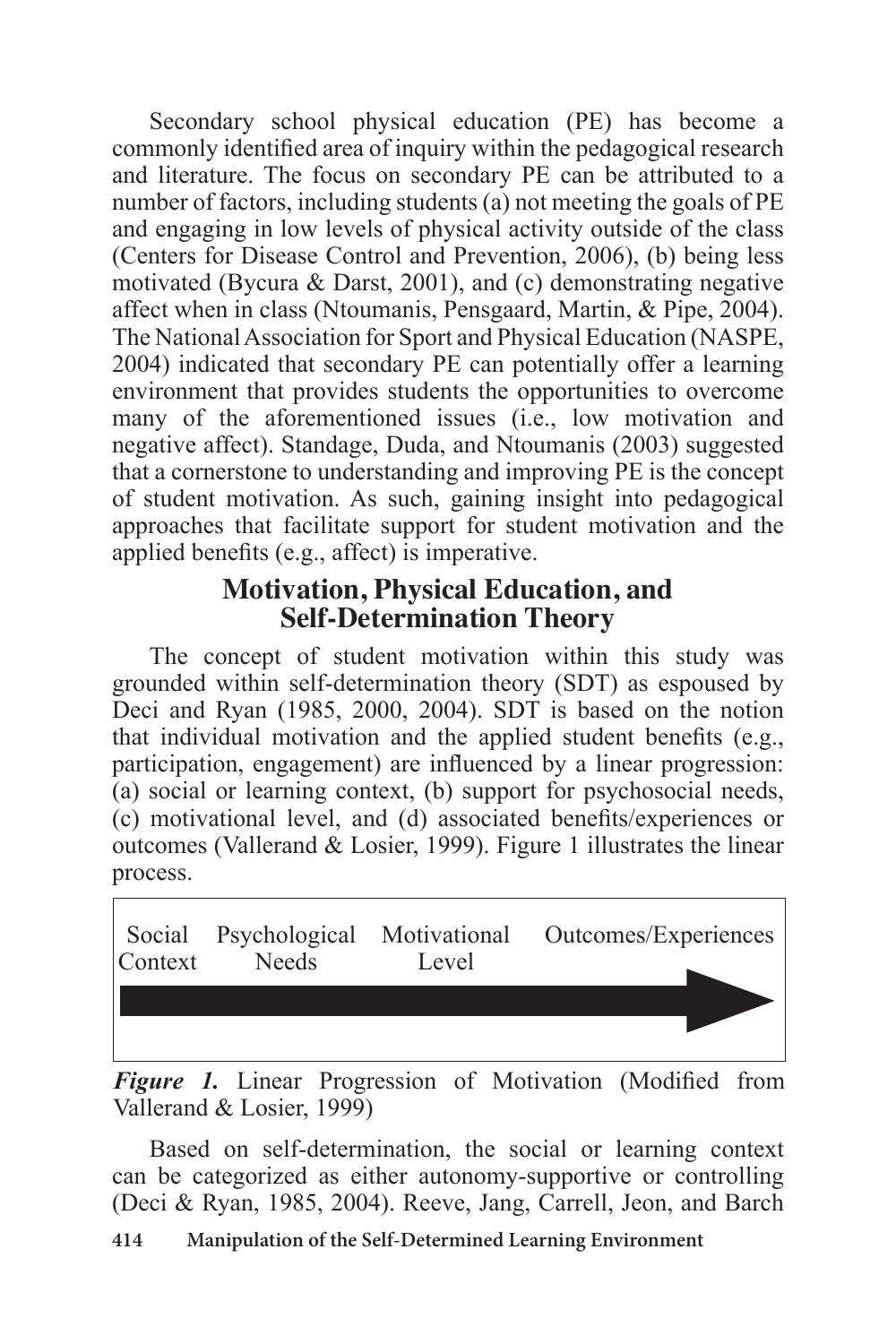(2004) identified instructional behaviors of an autonomy-supportive learning context as facilitating support of students' internal desires (e.g., fun), implementing flexible forms of communication, and demonstrating a sense of caring for students in need by being patient during times of challenging tasks. On the contrary, a controlling environment uses instructional aspects that focus on external factors (e.g., guilt or rewards), are strict within their communication (e.g., deadlines and guilt), ignore students who struggle and attempt to demonstrate power, and pressure students to complete tasks (Reeve, et al., 2004). Depending on the level of autonomy-support perceived within the learning context, a student could be supported in terms of their psychological needs of autonomy (perception of control/ choice), competence (sense of success or optimal challenge), and relatedness (perception of caring/empathy and inclusion; Deci & Ryan, 2004; Deci et al., 2001). Each psychosocial need works both individually and synergistically to influence the degree or level of self-determined motivation (Ryan & Deci, 2000). As such, a student who is well supported within their psychological needs will tend to be more motivated within the specific setting (Deci  $\&$ Ryan, 2000; Vallerand, 2001). Finally, levels of self-determined motivation are strongly associated with applied student benefits such as engagement, in-class participation, and affective learning (Ntoumanis, 2001, 2005; Standage et al., 2003).

The SDT-based literature supports that engagement within a highly autonomy-supportive context is most beneficial for students (Deci & Ryan, 2004). For instance, Ntoumanis (2001) and Standage et al. (2003) have illustrated a strong connection between autonomous context and psychomotor learning. Furthermore, students have reported higher levels of cognitive (Boggiano, Flink, Shields, Seelbach, & Barrett, 1993) and affective learning (Ryan & Connell, 1989) when taught in a highly autonomy-supportive context. In terms of pedagogical influence, the social context tends to be the only aspect of the motivational process that the teacher influences (Perlman & Webster, 2011). As such, focusing on scholarly inquiry within the social context aspect of the motivational linear process is imperative.

To date, much of the research has examined the influence of diverse learning contexts (i.e., autonomy-supportive and controlling) on psychosocial needs support, individual motivation, and student outcomes within a variety of non-PE related settings (Black & Deci, 2000; Deci et al., 2001; Vallerand, Fortier, & Guay, 1997). In

Perlman 415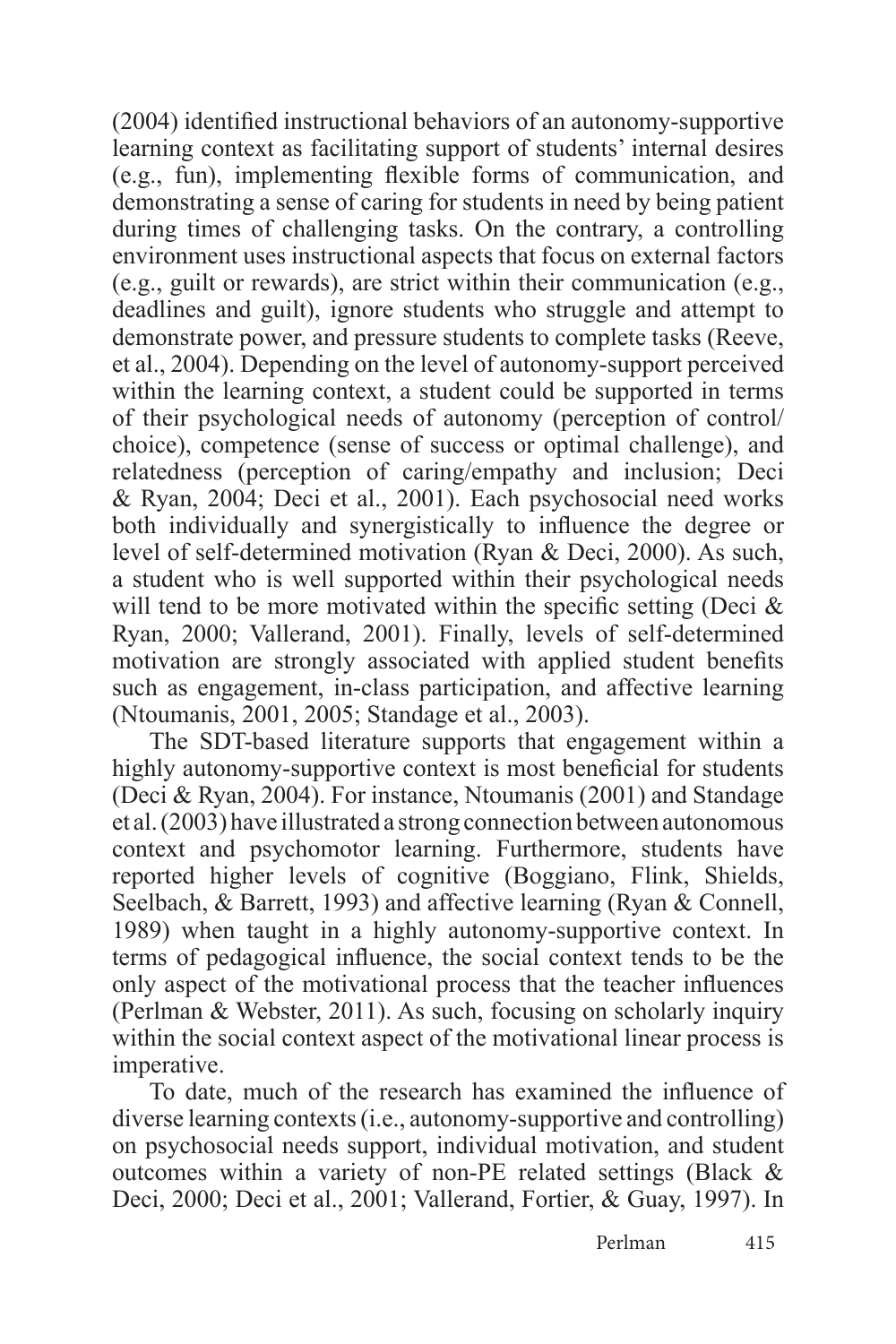PE, three studies have examined elements of the learning context on diverse student outcomes using SDT as a framework (Ward, Wilkinson, Graser, & Prusak, 2008; Mandigo, Holt, Anderson, & Sheppard, 2008; Murcia, Lacarcel, & Alvarez, 2010). Each study provided students with a context that was autonomy-supportive by allowing students more choice (Mandigo et al., 2008; Ward et al., 2008) or through the teacher's use of supportive instruction (Murcia et al., 2010). This study attempted to further understand the influence of diverse social contexts and their influence on students' psychological and affective measures within PE. In addition, this study attempted to address limitations of previous studies whereby controlling learning contexts was not examined. Therefore, the purpose of this study was to examine the psychosocial, motivational, and affective responses of secondary PE students within two different learning contexts. Specifically, this study was guided by the following research question: What influence does the learning context (highly autonomy-supportive and highly controlling) have on psychosocial needs support, motivation, and affect?

# **Method**

#### **Participants and Setting**

Seventy-nine (male  $=$  39, female  $=$  40) Year 9 and 10 students who were enrolled in one of two required PE classes were used within this study. Each class was engaged in a 4-week (16-lesson) unit of basketball following the skill–drill–game approach. Each lesson lasted 72 min with 62 min of activity time due to the allocation of dressing time. One secondary PE teacher was recruited to teach both PE courses. Use of one teacher was intentional to provide students with a level of consistency in terms of behaviors such as teaching style and personality. Due to the use of intact classes, randomization was conducted at the class level. Thus classes were randomly assigned to a treatment by a research student who was blind to the study purpose. As a result of class randomization, distribution of students was 41 (male  $= 20$ , female  $= 21$ ) in the highly autonomysupportive (HAS) class and 38 (male = 18, female = 20) in the highly controlling (HC) class.

#### **Social Context Intervention**

Before implementing the intervention, the PE teacher engaged in a 5-day intensive workshop. The workshop focused on the

#### **416 Manipulation of the Self-Determined Learning Environment**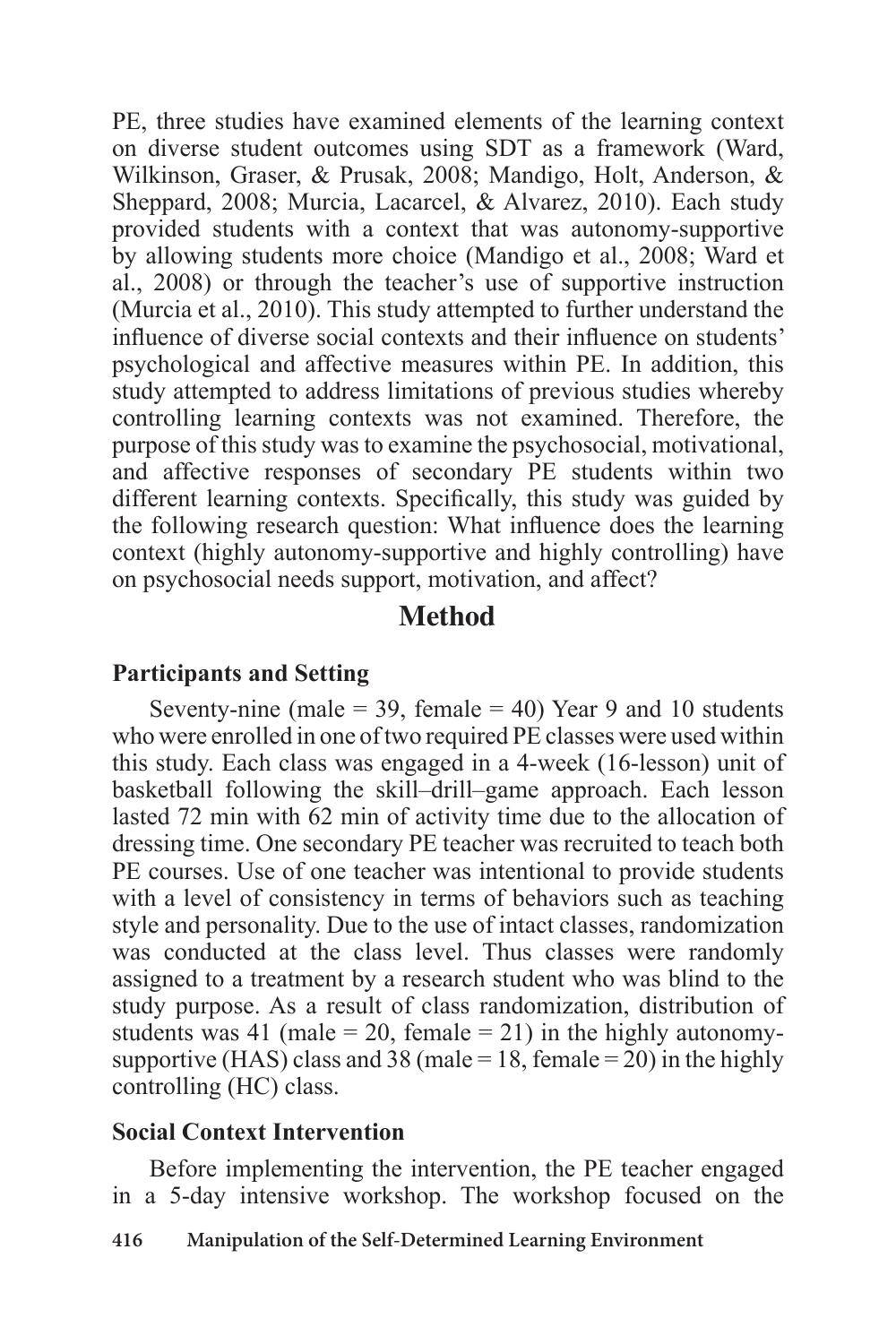development and implementation of a basketball unit that was HAS and HC. Initially, the teacher was taught the underlying principles of SDT (Deci & Ryan, 1985) and the teacher behaviors that align with each learning context. Specifically, diverse teacher behaviors were based on the work of Reeve, Bolt, and Cai (1999), Reeve et al. (2004), Reeve and Yang (2006), Reeve (2009), Sarrazin, Tessier, Pelletier, Trouilloud, and Chanal (2006), and Perlman and Webster (2011). Building upon the theoretical grounding, the teacher and researcher collaboratively developed both basketball units (i.e., HAS and HC). The first step required the teacher to design a standard 16-lesson basketball unit based within the skill–drill–game approach. Use of the skill–drill–game approach was requested by the school to align with the district curriculum. The purpose of this initial 16-lesson unit was to ensure that all classes were provided similar content and learning opportunities (see Table 1).

# **Table 1**

|  | 16 Lesson Basketball Unit |
|--|---------------------------|
|--|---------------------------|

| Lesson         | Content                                                             |
|----------------|---------------------------------------------------------------------|
| 1              | Introduction to Basketball<br>Needs Assessment                      |
| $\overline{2}$ | Dribbling<br><b>Skill Practice</b><br>Game Play (5 vs. 5)           |
| 3              | Passing<br><b>Skill Practice</b><br>Game Play (5 vs. 5)             |
| 4              | Shooting<br><b>Skill Practice</b><br>Game Play (5 vs. 5)            |
| 5              | Offense/Defense<br><b>Skill Practice</b><br>Game Play (5 vs. 5)     |
| $6 - 9$        | Class Warm-Up/Practice<br>Game Play (5 vs. 5)                       |
| $10 - 15$      | Class Warm-Up<br>Tournament                                         |
| 16             | Class Warm-Up<br>Tournament Championships<br><b>Awards Ceremony</b> |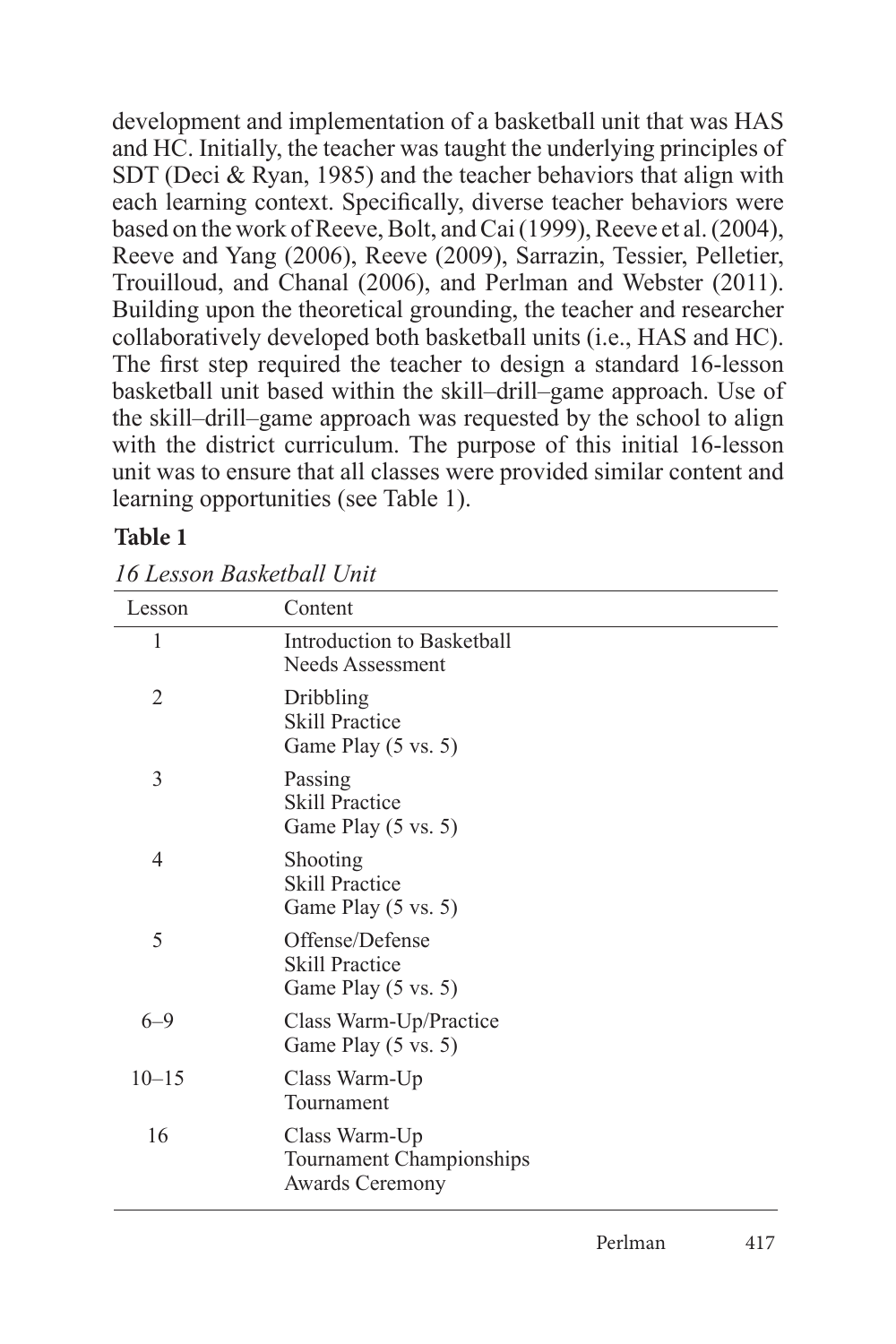During the third phase, the teacher focused on developing specific teaching behaviors that would align with high levels of autonomy support and control. These teaching behaviors were piloted with two unaffiliated classes a semester before the actual study. The pilottested classes were assessed on their level of social context using the same measures outlined in the fidelity section. The researcher felt comfortable that the teacher was able to implement appropriate instruction with social contexts that both (a) aligned with the criteria outlined within the fidelity section and (b) provided all the students the same opportunity to learn basketball-related content.

### **Fidelity of Implementation**

To ensure that each social context was implemented in a manner espoused by the premise of this study, (a) all lessons were videotaped and analyzed using a systematic observation tool designed by Sarrazin et al. (2006) and (b) students completed the Learning Climate Questionnaire (LCQ; Williams & Deci, 1996) at the beginning and end of the 16-lesson unit. The systematic observation tool codes specific teacher–student interactions into 15 categories. These categories are condensed into an overall score (e.g., frequency of statements) for autonomy support, control, and neutral. For the purpose of this study, the researcher identified a 90% threshold for both the HAS setting and the HC setting. In essence, each lesson should contain a minimum of 90% of teacher–student interactions that align with the identified context. Upon completion of the study, two researchers familiar with and trained to use the observational tool independently coded each videotaped lesson. Reliability of coding was conducted, as both researchers met and conducted interrater agreements for both learning contexts (HAS  $= 90\%$ , HC = 93%). Further fidelity measures used data from the LCQ that provided an overall student score for their perceived level of autonomy support. Student data from the LCQ were analyzed using a (2 x 2) (Group x Time) repeated measures ANOVA. The RM ANOVA revealed a significant interaction effect,  $F(1, 77) = 8.321$ ,  $p = .005$ ,  $\eta^2 = .088$ . A follow-up Bonferroni pairwise comparison illustrated a significant difference between groups on their posttest scores whereby the HAS class was significantly higher compared to the HC class.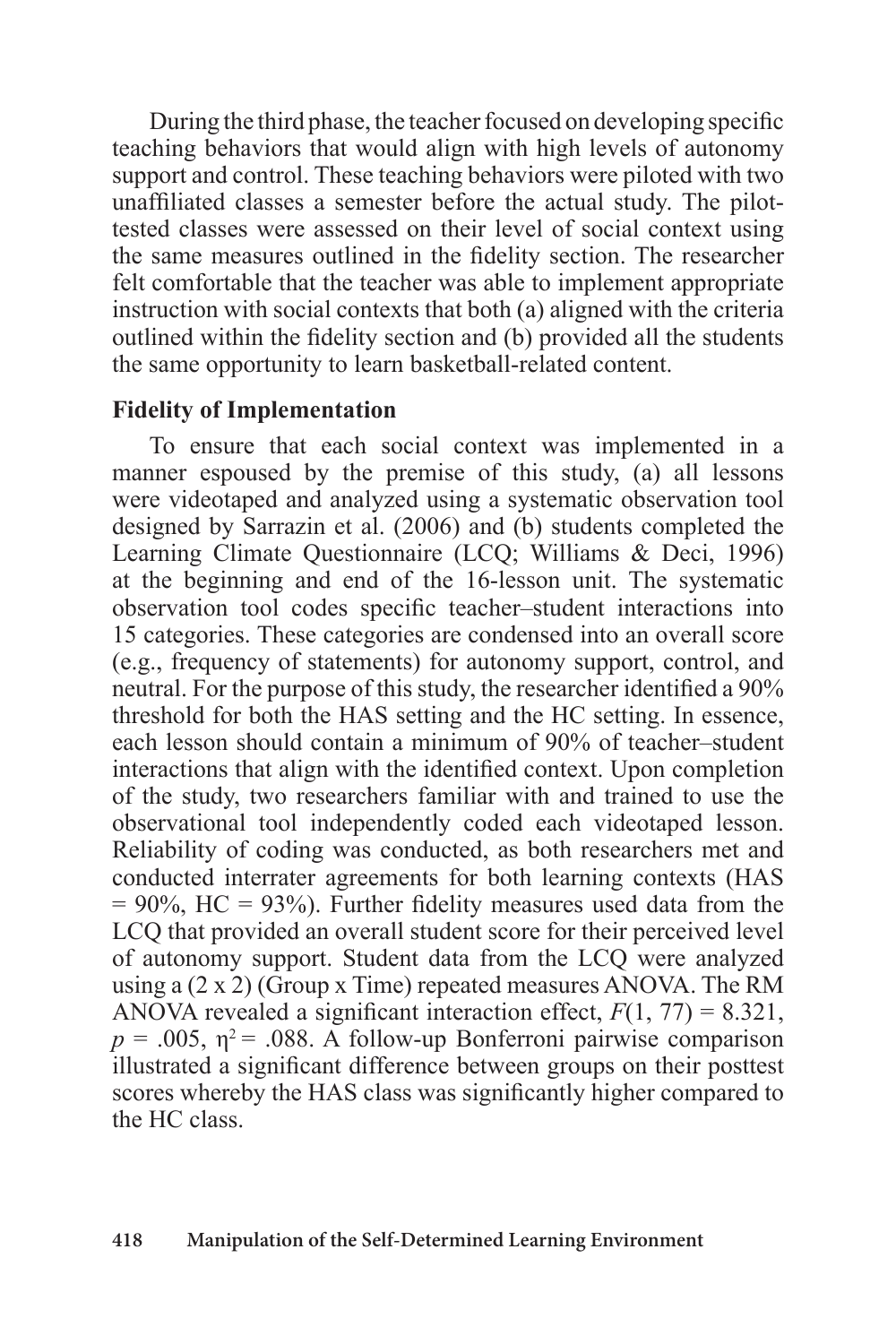#### **Measures of Dependent Variables**

**Psychosocial needs support.** The Basic Psychological Needs Scale in Physical Education (BPNS-PE; Ntoumanis, 2005) was used to assess the students' perceived level of support for autonomy, competence, and relatedness. Students responded to 21 items using a 7-point Likert scale (1 = *not true at all* to 7 = *very true*). Responses were averaged and provided an overall score for autonomy, competence, and relatedness (e.g., seven items per psychological need). The BPNS-PE has been identified as a valid and reliable tool for use with PE students (Ntoumanis, 2005).

**Self-determined motivation.** Student motivation was assessed using the 16-item Sport Motivation Scale (SMS; Pelletier et al., 1995). The SMS requires students to rate their level of agreement for each item (1 = *strongly disagree* and 7 = *strongly agree*), providing each student with four motivational scores (i.e., intrinsic motivation, identified regulation, external regulation, and amotivation). The four motivational scores are further used within an equation that provides an overall score or self-determination index (SDI): ((2 x intrinsic motivation) + identified regulation) - (external regulation + (2 x amotivation)). Ward et al. (2008) has established adequate validity and reliability for use for use of the SMS with secondary PE students.

**Affect.** Assessment of student affect was measured with the enjoyment subscale of the Intrinsic Motivation Inventory (IMI-E; McAuley, Duncan, & Tammen, 1989). Each student rated their level of agreement (7 = *very strongly agree* and 1 = *very strongly disagree*) on seven items. An overall enjoyment score is calculated by averaging scores for all items. Mitchell (1996) identified adequate validity and reliability for use of the enjoyment subscale within high school PE.

# **Data Collection**

Before beginning the study, the university ethics committee approved the study and each participant and guardian provided informed consent. The study followed a pretest–posttest design. During the first day of class, students were asked to complete the battery of questionnaires (e.g. LCQ, SMS, BPNS-PE, IMI-E) in a classroom setting that took around 35 min to complete. This process was completed again during the final day of the study. Each of the 16 lessons were videotaped and audiotaped from a noninvasive part of the gymnasium for later analysis for fidelity of implementation.

Perlman 419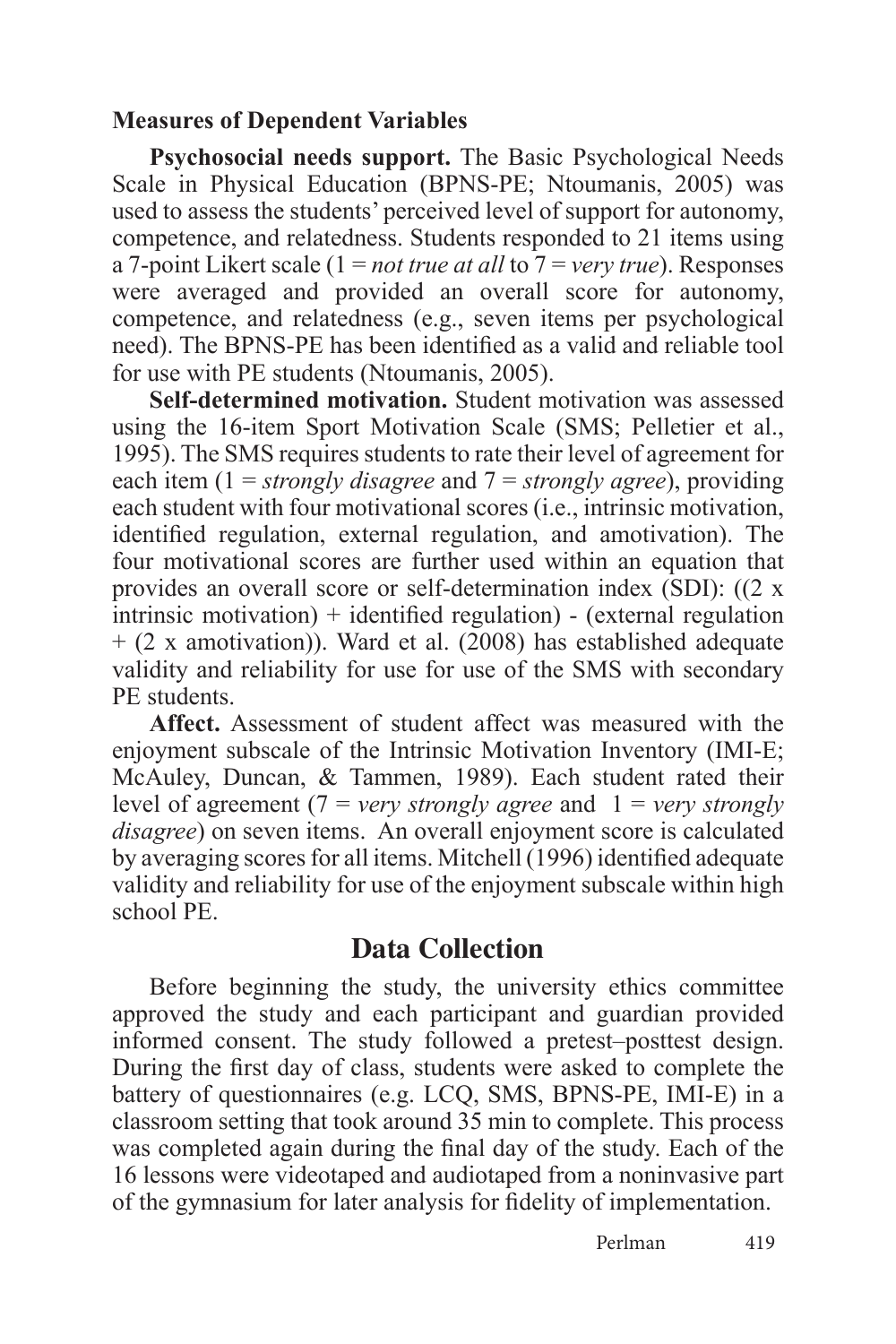# **Data Analysis**

Analysis of data began with descriptive statistics (mean and standard deviation) and reliability (alpha) calculations for all dependent variables. To examine the influence of the independent variables, five separate repeated measures ANOVAs were calculated for SDI, autonomy, competence, relatedness, and enjoyment with an adjusted *p* value of .01. The goal of the ANOVA calculation was a significant interaction effect. Any significant ANOVA calculation was (a) plotted to illustrate the differences between groups and (b) further analyzed using a Bonferroni pairwise comparison that was entered into SPSS syntax during the original ANOVA analysis.

#### **Results**

Table 2 displays descriptive statistics (mean and standard deviation) and reliabilities for all pretest and posttest scores. Findings from the repeated measures ANOVA revealed significant interaction effects for SDI,  $F(1, 77) = 14.356$ ,  $p = .000$ ,  $\eta^2 = .157$ ; competence,  $F(1, 77) = 11.657$ ,  $p = .001$ ,  $p^2 = .131$ ; and enjoyment,  $F(1, 77) =$ 10.744,  $p = .002$ ,  $\eta^2 = .122$ . Scores associated with autonomy,  $F(1)$ ,  $77$ ) = 0.196,  $p = .659$ ,  $\eta^2 = .003$ , and relatedness  $F(1, 77) = 0.552$ ,  $p = .460$ ,  $\eta^2 = .007$ , were deemed insignificant. Follow-up pairwise comparisons for SDI, competence, and enjoyment indicated significant differences among posttest scores, which are displayed in Table 3. In addition, Figures 2 to 4 illustrate pretest and posttest differences of mean scores for all significant ANOVA calculations (SDI, competence, and enjoyment).

#### **Table 2**

|                        | Autonomy-Supportive |       |      | Controlling |          |
|------------------------|---------------------|-------|------|-------------|----------|
| Dependent Variables    | M                   | SD    | M    | SD          | $\alpha$ |
| SDI – Pretest          | 4.89                | 3.40  | 3.98 | 3.50        | .89      |
| SDI – Posttest         | 6.37                | 4 1 2 | 3.30 | 3.59        | .88      |
| Autonomy - Pretest     | 4.16                | 0.67  | 4.26 | 0.71        | .82      |
| Autonomy – Posttest    | 4.04                | 0.84  | 4.08 | 0.78        | .85      |
| Competence – Pretest   | 3.07                | 0.91  | 3.17 | 0.72        | .90      |
| Competence – Posttest  | 3.21                | 0.92  | 2.84 | 0.86        | .92      |
| Relatedness – Pretest  | 3.65                | 1.09  | 3.98 | 0.84        | .89      |
| Relatedness – Posttest | 3.84                | 1.02  | 4.04 | 0.87        | .81      |
| Enjoyment – Pretest    | 3.30                | 1.00  | 3.32 | 1 1 4       | .85      |
| Enjoyment – Posttest   | 4.10                | 0.96  | 3.62 | 1.10        | .88      |

*Descriptive Statistics (Mean and Standard Deviation) and Reliability (Alpha)*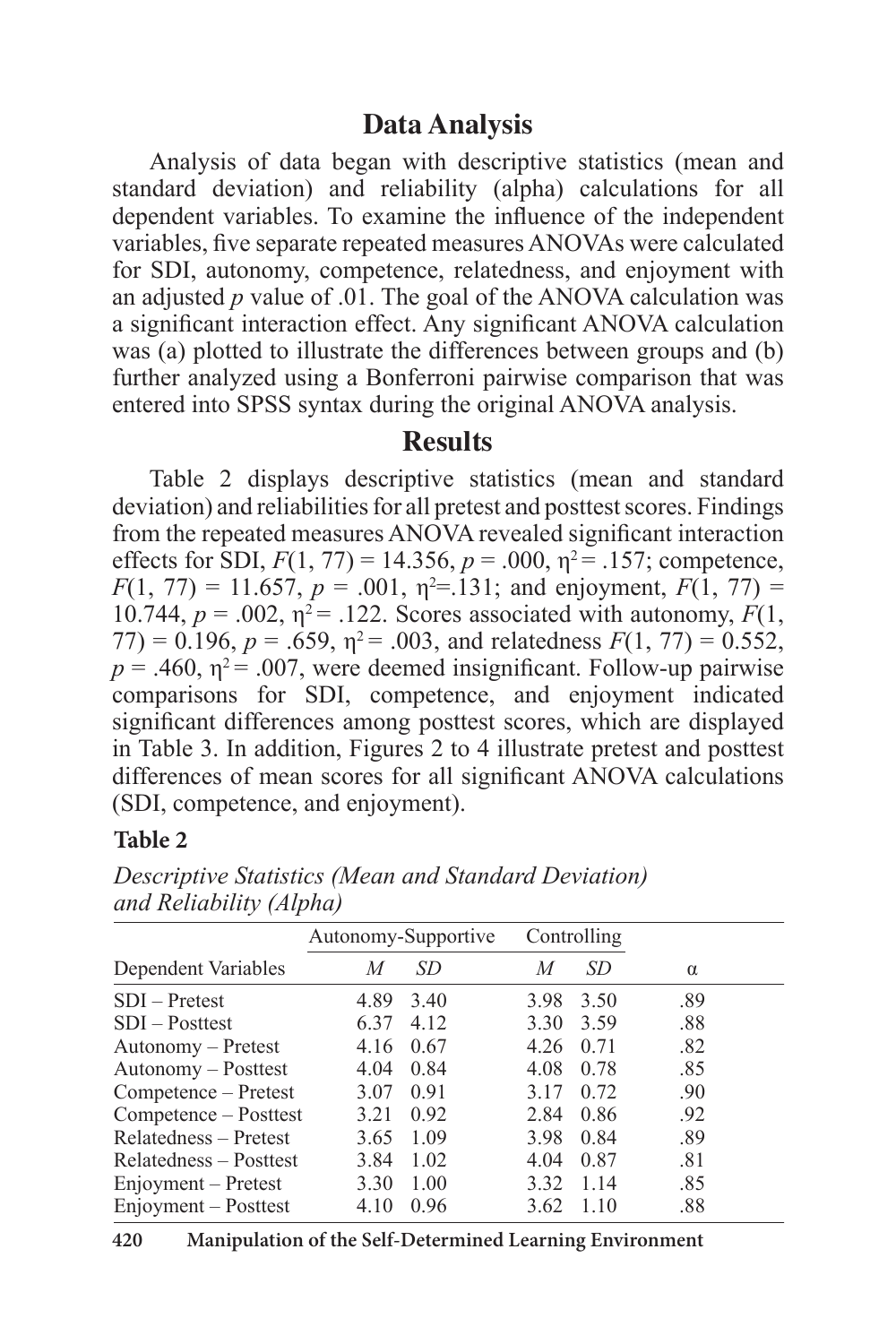|                                                        | $\overline{\phantom{0}}$<br>42 |
|--------------------------------------------------------|--------------------------------|
|                                                        |                                |
| Table 3                                                | an                             |
| Pairwise Comparisons of Significant ANOVA Calculations | Perl                           |

|                          | Phase    | (I)        | $\mathrm{(J)}$ | Mean Diff. | Standard | Sig.    | Confidence Interval |       |
|--------------------------|----------|------------|----------------|------------|----------|---------|---------------------|-------|
|                          |          |            |                | $(I-J)$    | Error    |         | Lower               | Upper |
| Self-Determination Index |          |            |                |            |          |         |                     |       |
|                          | Pretest  | <b>HAS</b> | HC             | $-.090$    | .777     | .908    | $-1.637$            | 1.457 |
|                          | Posttest | <b>HAS</b> | HC             | $3.063*$   | .976     | $.001*$ | 1.318               | 4.808 |
| Competence               |          |            |                |            |          |         |                     |       |
|                          | Pretest  | <b>HAS</b> | HC             | $-.098$    | .186     | .602    | $-.468$             | .273  |
|                          | Posttest | <b>HAS</b> | HC             | .554       | .179     | $.003*$ | .198                | .910  |
| Enjoyment                |          |            |                |            |          |         |                     |       |
|                          | Pretest  | <b>HAS</b> | HC             | $-.013$    | .241     | .957    | $-493$              | .467  |
|                          | Posttest | <b>HAS</b> | HC             | .483       | .232     | $.041*$ | .021                | .946  |

\**p* ≤ .05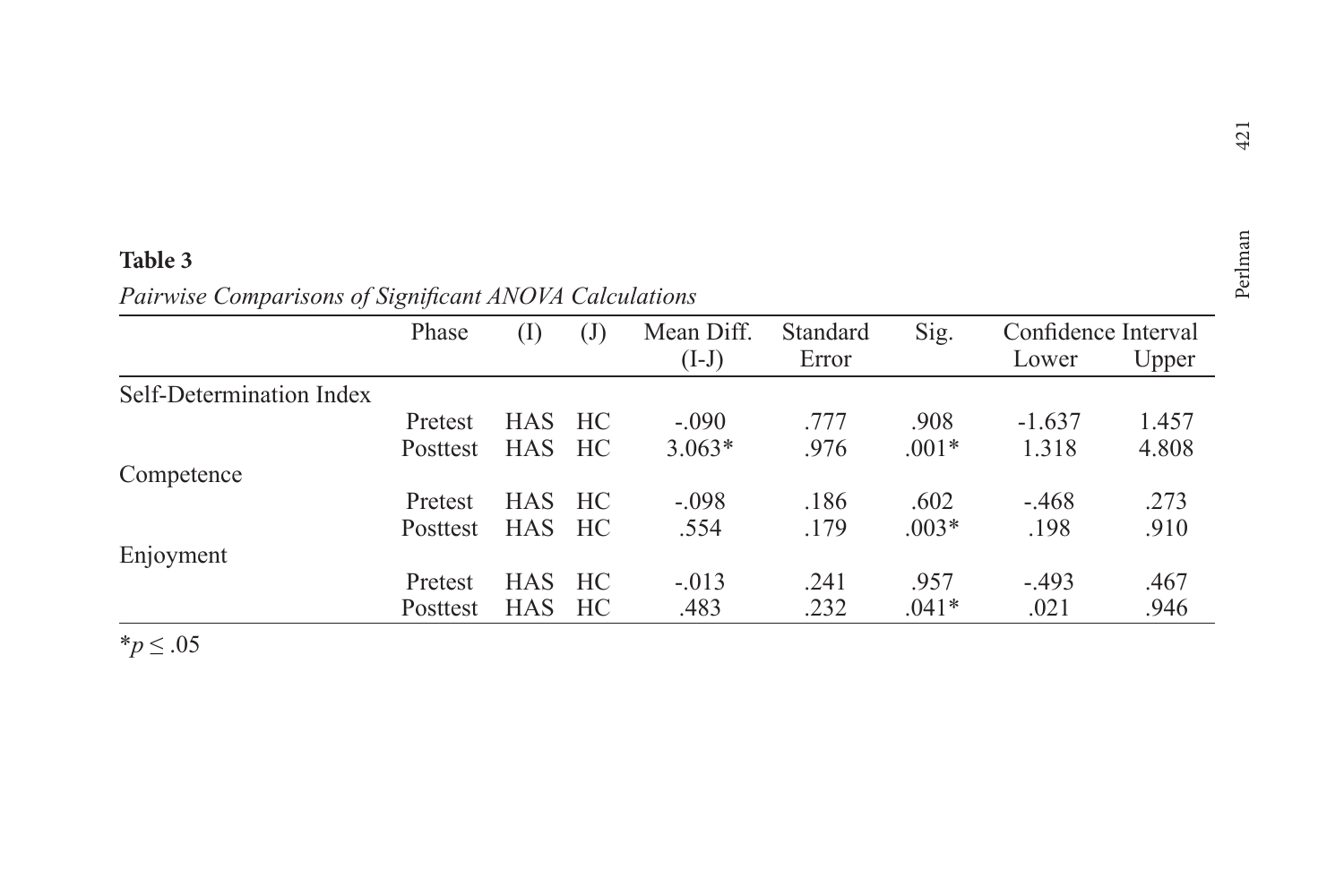

*Figure 2.* Significance Plot for SDI



*Figure 3.* Significance Plot for Competence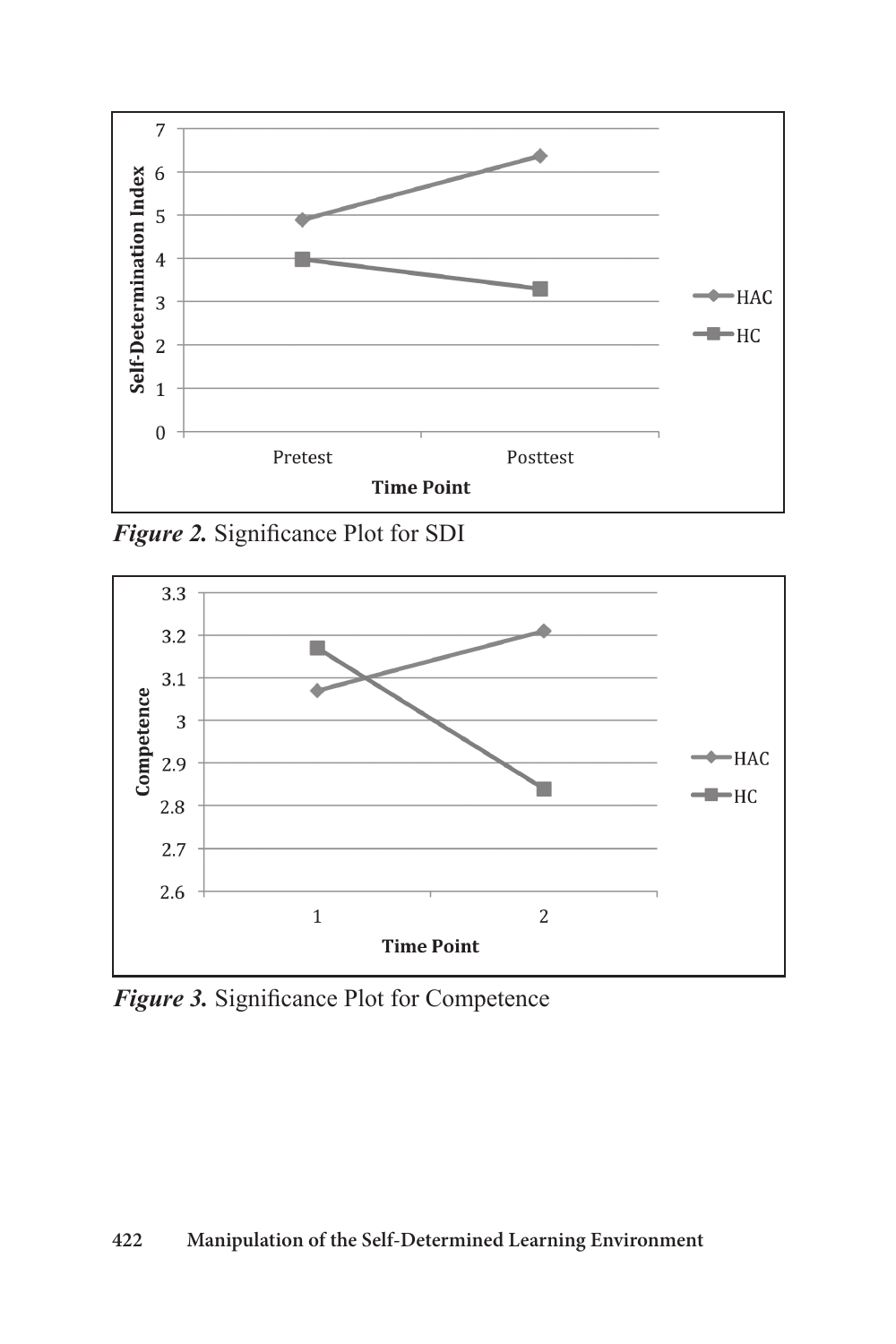

*Figure 4.* Significance Plot for Enjoyment

#### **Discussion**

The overarching focus of this study was to investigate the influence of different social contexts based within SDT (i.e., HAS and HC) on psychosocial needs support, motivation, and affect. Results from this study indicated that secondary PE students who engage in a highly autonomy-supportive learning context experience significantly greater competence support, selfdetermined motivation, and enjoyment. In addition, results from this study indicated that students' level of support for relatedness and autonomy are insignificant.

Influence of the autonomy-supportive learning context brought about significantly higher changes associated with student enjoyment, motivation, and support for the competence need. These results support the PE-based literature of the positive benefits of engaging students within an autonomy-supportive context (Ntoumanis, 2001; Standage et al., 2003). Specifically, findings support the notion that engaging students in a highly autonomy-supportive context can facilitate change in the need for competence, motivation, and affect (Ntoumanis, 2001; Standage et al., 2003).

Results associated with a significant change to the need for competence and the lack of change associated with autonomy and relatedness were most interesting. Ryan and Deci (2000) suggested that effective pedagogy should allow for support of every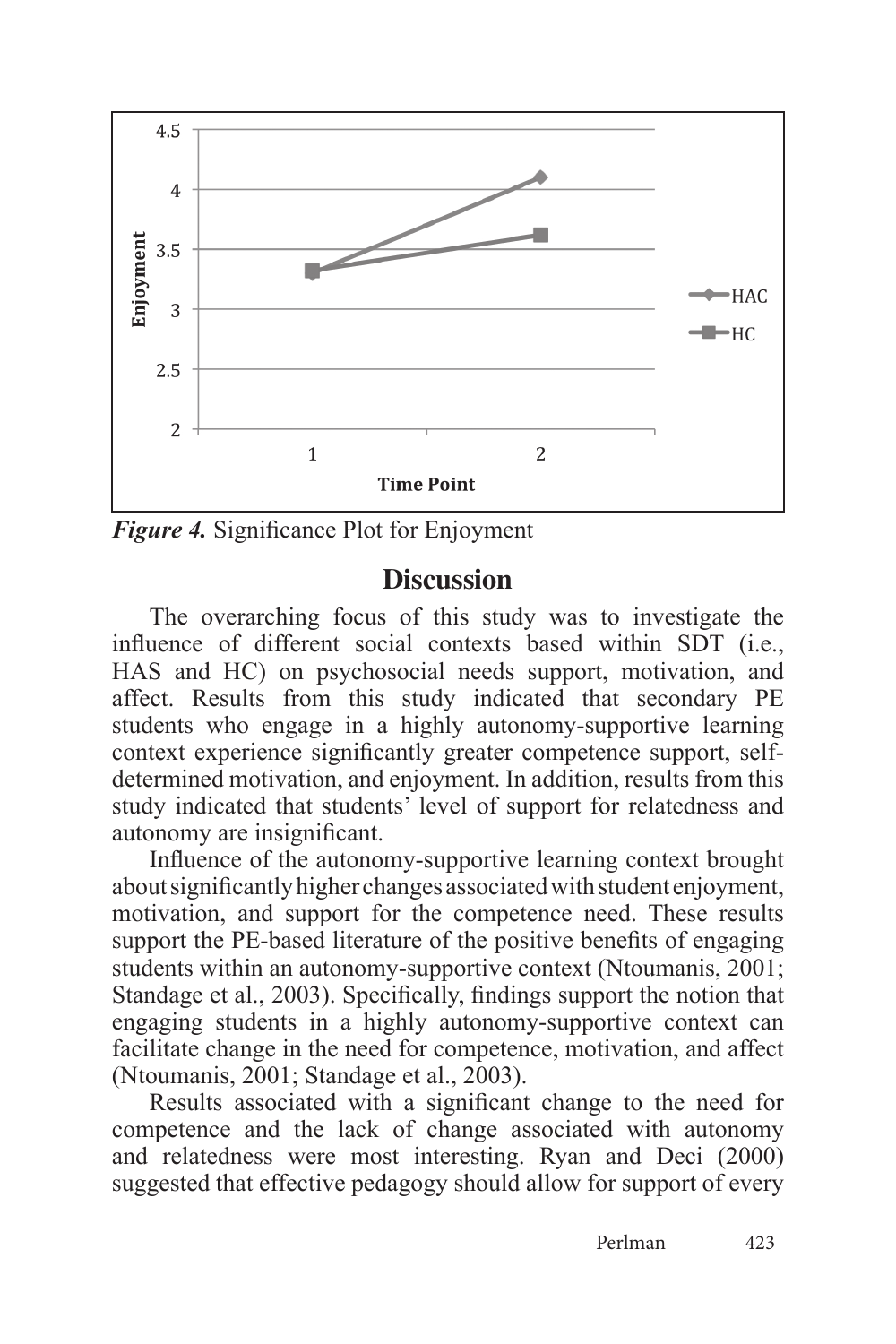psychosocial need. A plausible reason for the result associated with competence could have been the nature of the sport-based unit. With a skill–drill–game approach, students may not have been provided many opportunities to take on higher levels of control (autonomy support) and/or develop peer relationships (relatedness support). For example, each student was taught in a direct style of what and how to complete tasks. In addition, team members were rotated daily for most of the 16-lesson unit. As such, the focus on performance, through effective game play or skill execution, may have been the underlying lesson focus and provided an avenue for supporting student competence. This result may illustrate a need to examine the learning context from a dual perspective that includes (a) what and how instruction is provided and (b) the premise of the underlying unit/lesson content.

Results associated with self-determined motivation and enjoyment support the positive student benefits of engaging in an autonomy-supportive climate within PE (Ntoumanis, 2001; Standage et al., 2003). It seems plausible that the significant change in competence, as well as the small increase in both autonomy and relatedness (i.e., small increase in mean scores between pretest scores and posttest scores), may have influenced the change in overall motivation. These results are similar to the work of Standage et al. (2003) whereby engagement in an autonomy-supportive climate elicited a moderate association with one psychosocial need. Change to student enjoyment can be viewed as critical because PE students have reported a feeling of dislike as a primary cause for a lack of engagement or motivation (Ntoumanis et al., 2004). This result further illustrates the strong association with higher levels of motivation and positive affect (Ntoumanis, 2001).

Overall, the present findings reinforce (a) the relevance of selfdetermination within PE and (b) the applied benefits associated with teaching PE using a highly autonomy-supportive learning context. To build upon this research, future research should examine additional applied benefits of engaging in an autonomy-supportive context. Furthermore, results from this study may call for a greater understanding and use of autonomy-supportive teaching behaviors within a PE class as teachers attempt to infuse autonomous teaching with high educative lessons.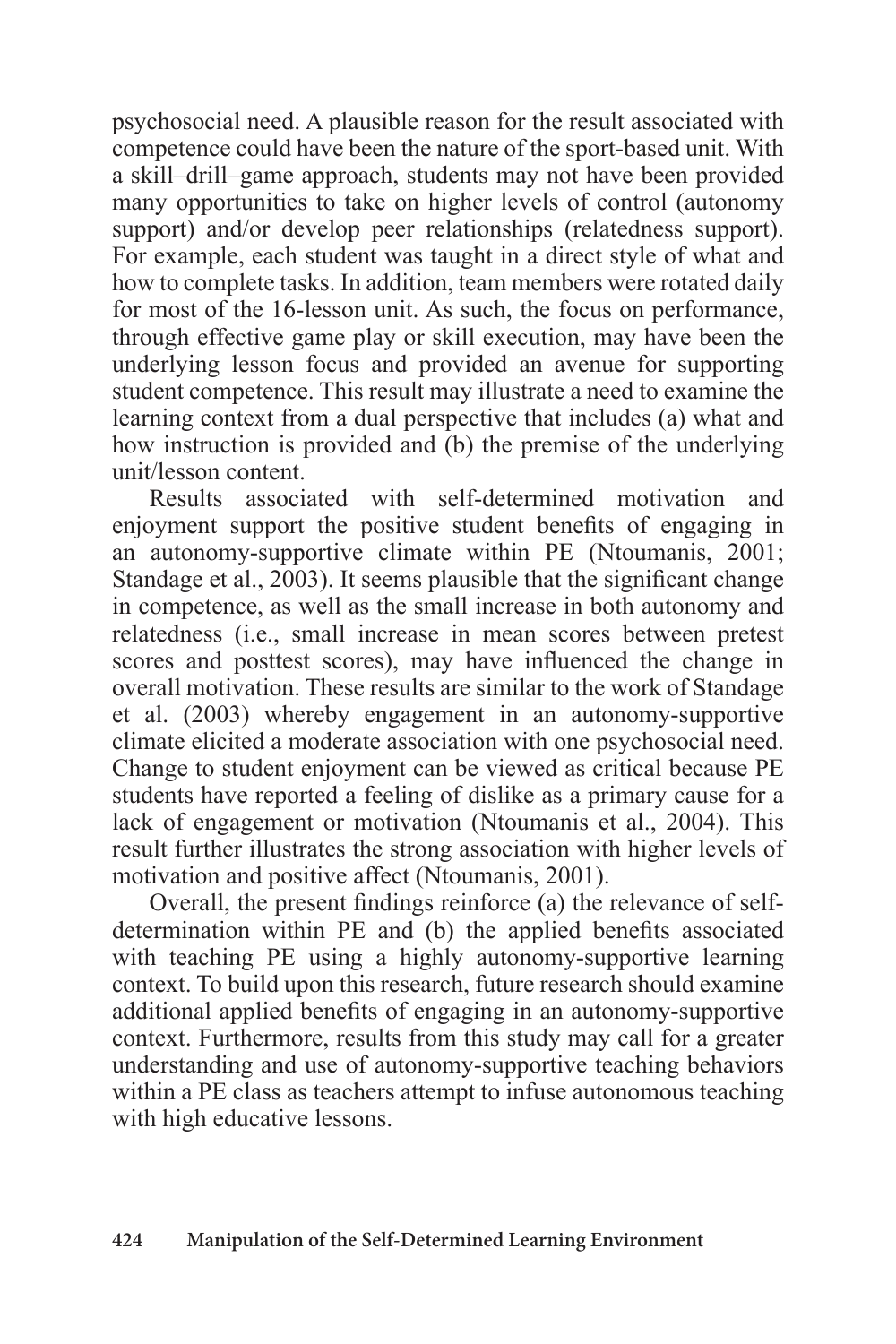## **References**

- Black, A. E., & Deci, E. L. (2000). The effects of instructors' autonomy support and students' autonomous motivation on learning organic chemistry: A self-determination theory perspective. *Science Education, 84*, 740–756.
- Boggiano, A. K., Flink, C., Shields, A., Seelbach, A., & Barrett, M. (1993). Use of techniques promoting students' selfdetermination: Effects on students' analytic problem-solving skills. *Motivation and Emotion, 17*, 319–336.
- Bycura, D., & Darst, P. W. (2001). Motivating middle school students: A health-club approach. *Journal of Physical Education, Recreation and Dance, 72*(7), 24–29.
- Centers for Disease Control and Prevention. (2006). Youth risk behavior surveillance—United States. *MMWR, 55*(SS-5), 1–108.
- Deci, E. L., & Ryan, R. M. (1985). *Intrinsic motivation and selfdetermination in human behavior*. New York, NY: Plenum.
- Deci, E. L., & Ryan, R. M. (2000). The "what" and "why" of goal pursuits: Human needs and the self-determination of behavior. *Psychological Inquiry, 11*, 227–268.
- Deci, E. L., & Ryan, R. M. (2004). *Handbook of self-determination research*. Rochester, NY: The University of Rochester Press.
- Deci, E. L., Ryan, R. M., Gagné, M., Leone, D. R., Usunov, J., & Kornazheva, B. P. (2001). Need satisfaction, motivation, and well-being in the work organizations of a former eastern bloc country. *Personality and Social Psychology Bulletin, 27*, 930– 942.
- Mandigo, J. N., Holt, N., Anderson, A., & Sheppard, J. (2008). Children's motivational experiences following autonomysupportive games lessons. *European Physical Education Review, 14*, 407–425.
- McAuley, E., Duncan, T. E., & Tammen, V. V. (1989). Psychometric properties of the intrinsic motivation inventory in a competitive sport setting: A confirmatory factor analysis. *Research Quarterly for Exercise and Sport, 60*, 48–58.
- Mitchell, S. A. (1996). Relationships between perceived learning environment and intrinsic motivation in middle school physical education. *Journal of Teaching in Physical Education, 15*, 368– 383.

Perlman 425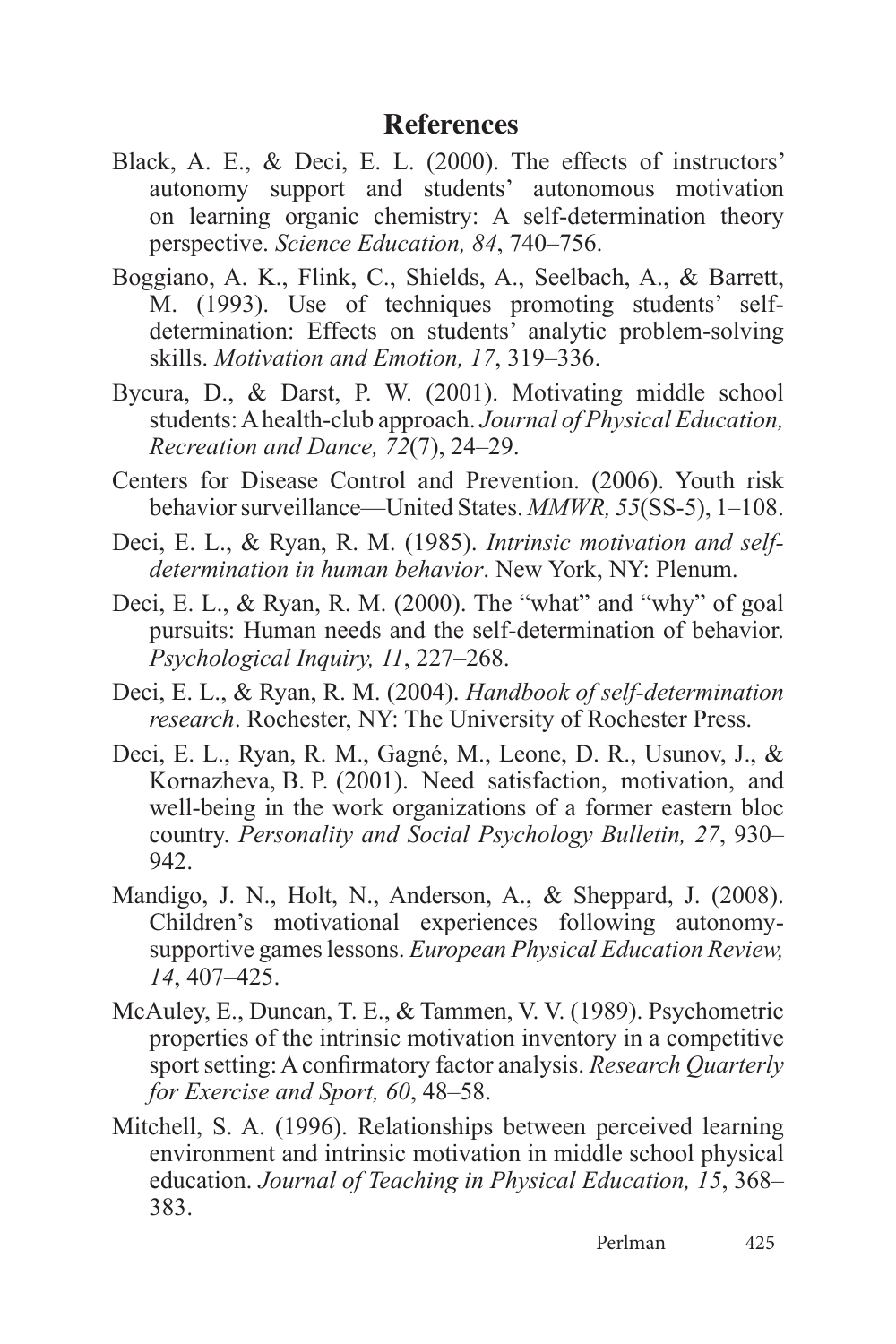- Murcia, J. A. M., Lacarcel, J. A. V., & Alvarez, F. D. (2010). Search for autonomy in motor task learning in physical education university students. *European Journal of Psychology of Education, 25*, 37–47.
- National Association for Sport and Physical Education. (2004). *Moving into the future: National standards for physical education*. Reston, VA: Author.
- National Association for Sport and Physical Education. (2006). *Shape of the nation report: Status of physical education in the USA*. Reston, VA: Author.
- Ntoumanis, N. (2001). A self-determination approach to the understanding of motivation in physical education. *British Journal of Education Psychology, 71*, 225–242.
- Ntoumanis, N. (2005). A prospective study of participation in optional school physical education using a self-determination theory framework. *Journal of Educational Psychology, 97*, 444–453.
- Ntoumanis, N., Pensgaard, A., Martin, C., & Pipe, K. (2004). An idiographic analysis of amotivation in compulsory school physical education. *Journal of Sport and Exercise Psychology, 26*, 197–214.
- Pelletier, L., Fortier, M. S., Vallerand, R. J., Tuson, K. M., Brière, N. M., & Biais, M. R. (1995). Towards a new measure of intrinsic motivation, extrinsic motivation, and amotivation in sports: The Sport Motivation Scale (SMS). *Journal of Sport and Exercise Psychology, 17*, 35–53.
- Perlman, D. J., & Webster, C. (2011). Supporting student autonomy in physical education. *Journal of Physical Education, Recreation and Dance, 82*(5), 1–60.
- Reeve, J. (2006). Teachers as facilitators: What autonomy-supportive teachers do and why their students benefit. *The Elementary School Journal, 106*(3), 225–236.
- Reeve, J. (2009). Why teachers adopt a controlling motivational style toward students and how they can become more autonomy supportive. *Educational Psychologist, 44*(3), 159–175.
- Reeve, J., Bolt, E., & Cai, Y. (1999). Autonomy-supportive teachers: How they teach and motivate students. *Journal of Educational Psychology, 91*, 537–548.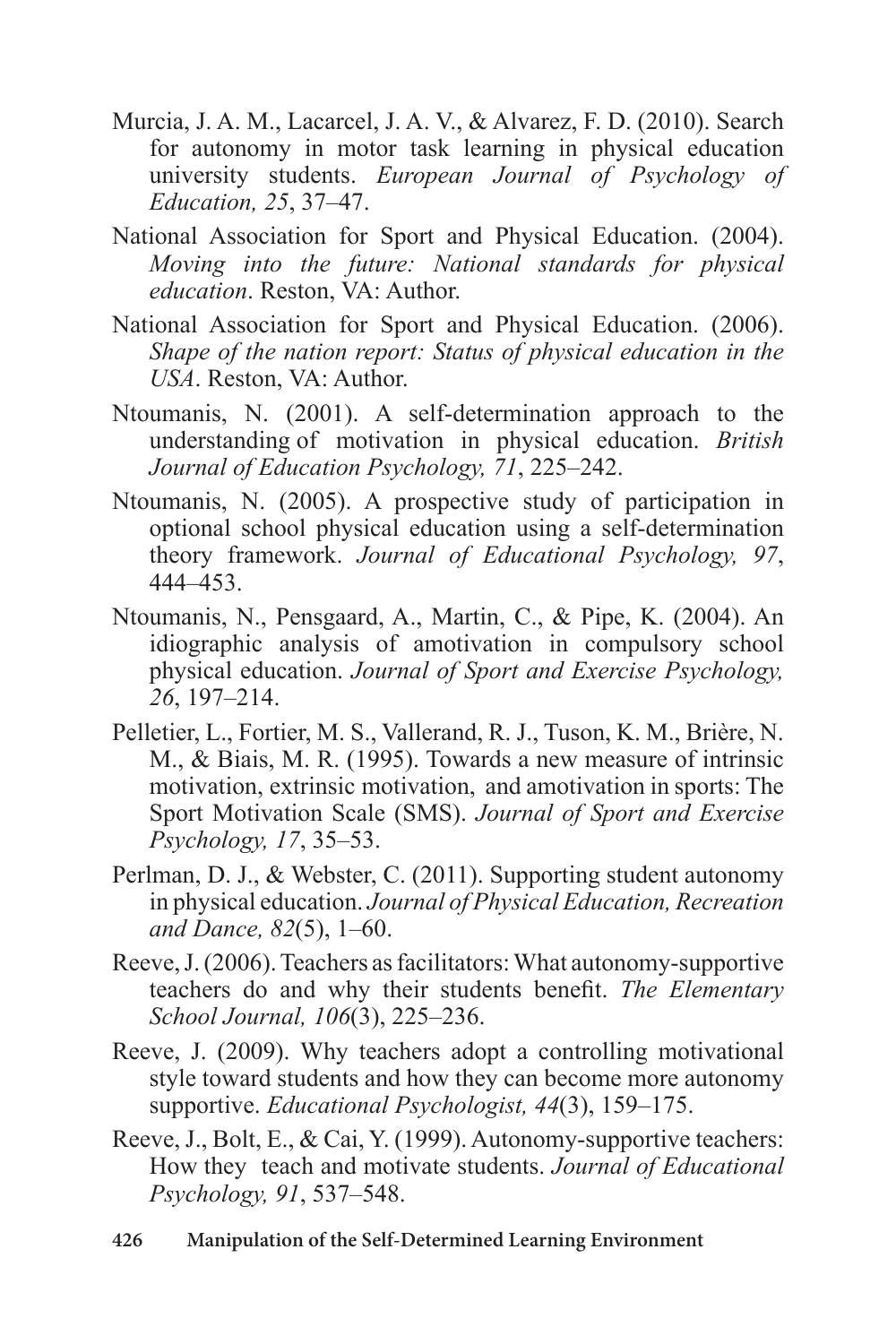- Reeve, J., & Jang, H. (2006). What teachers say and do to support students' autonomy during a learning activity. *Journal of Educational Psychology, 98*, 209–218.
- Reeve, J., Jang, H., Carrell, D., Jeon, S., & Barch, J. (2004). Enhancing students' engagement by increasing teachers' autonomy support. *Motivation and Emotion, 28*(2), 147–169.
- Ryan, R., & Connell, J. P. (1989). Perceived locus of causality and intemalization: Examining reasons for acting in two domains. *Journal of Personality and Social Psychology, 57*, 749–761.
- Ryan, R. M., & Deci, E. L. (2000). Self-determination theory and the facilitation of intrinsic motivation, social development, and well-being. *American Psychologist, 55*, 68–78.
- Sarrazin, P., Tessier, D., Pelletier, L., Trouilloud, D., & Chanal, C. (2006). The effects of teachers' expectations about students' motivation on teacher's autonomy-supportive and controlling behavior. *International Journal of Sport and Exercise Psychology, 4*, 283–301.
- Standage, M., Duda, J., & Ntoumanis, N. (2003). A model of contextual motivation in physical education: Using constructs from self-determination and achievement goal theories to predict physical activity intentions. *Journal of Educational Psychology, 95*, 97–110.
- Vallerand, R. J. (2001). A hierarchical model of intrinsic and extrinsic motivation in sport and exercise. In G. Roberts (Ed.), *Advances in motivation in sport and exercise* (pp. 263–319). Champaign, IL: Human Kinetics.
- Vallerand, R. J., Fortier, M. S., & Guay, F. (1997). Self-determination and persistence in a real-life setting: Toward a motivational model of high school dropout. *Journal of Personality and Social Psychology, 72*, 1161–1176.
- Vallerand, R. J., & Losier, G. F. (1999). An integrative analysis of intrinsic and extrinsic motivation in sport. *Journal of Applied Sport Psychology, 11*, 142–169.
- Ward, J., Wilkinson, C., Graser, S. V., & Prusak, K. A. (2008). Effects of choice on student motivation and physical activity behavior in physical education. *Journal of Teaching in Physical Education, 27*, 385–398.